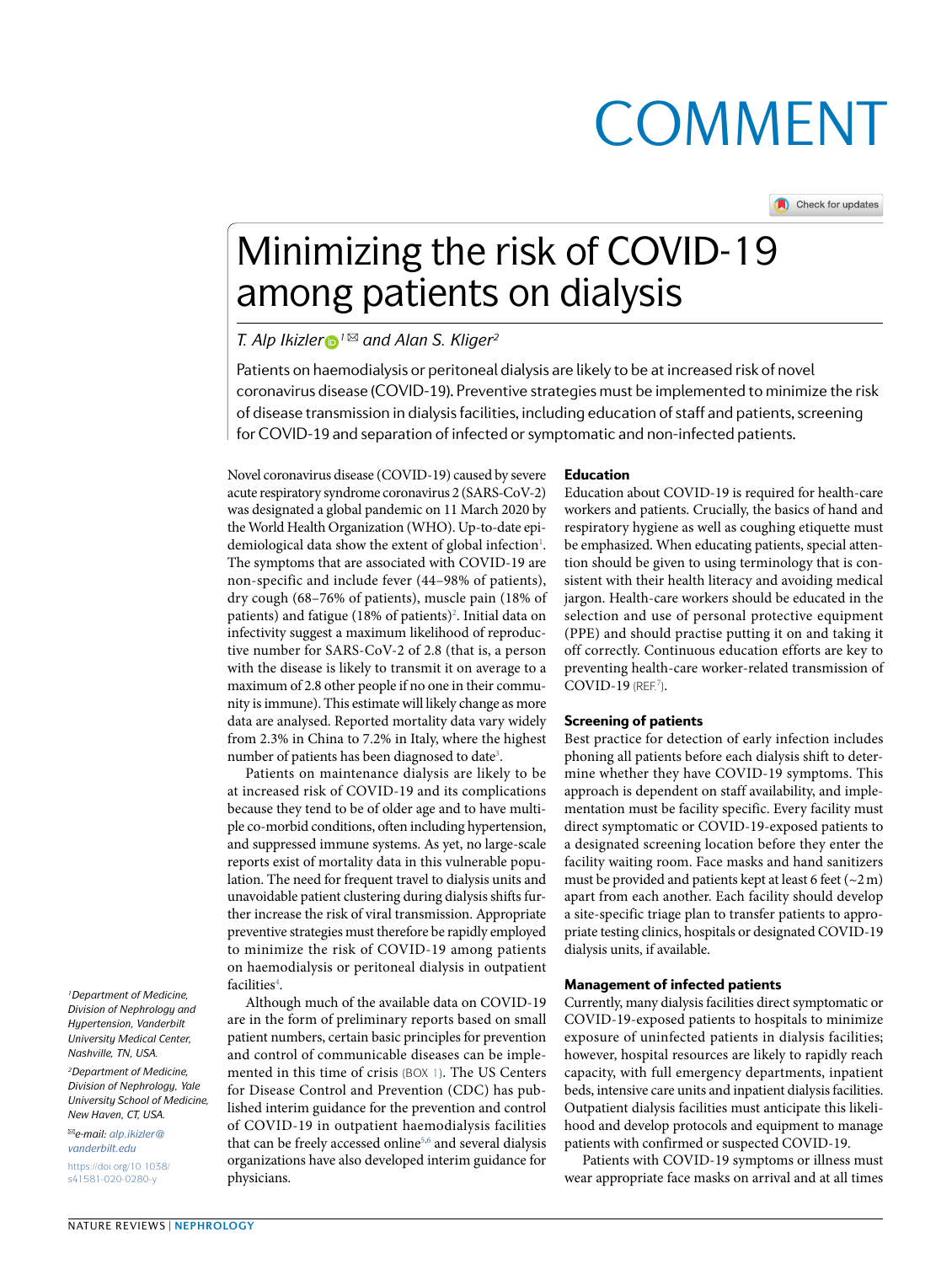#### <span id="page-1-0"></span>**Box 1** | **prevention and control of CoVID-19 infection in dialysis facilities**

#### **education of patients and health-care workers**

- Hand and respiratory hygiene and coughing etiquette
- Use of personal protective equipment (PPE)

#### **Screening of patients**

- Phone all patients or advise all patients to phone before each dialysis shift to determine whether they have novel coronavirus disease (COVID-19) symptoms
- Place signs to direct symptomatic or exposed patients to a designated screening location in an appropriate space
- Implement triage protocol and provide face masks if applicable

#### **Managing patients with symptoms or illness**

- Patients with symptoms or illness should wear appropriate face masks when in the dialysis facility
- If possible, dialyse patients with COVID-19 symptoms or illness in a separate room from patients who are not thought to be infected
- If multiple patients are infected, cohort to separate those with COVID-19 from those who are not thought to be infected
- Separate patients by 6 feet (~2 m) in all directions
- • Assign a selected group of health-care workersto patients who have symptoms or illness; these workers should follow standard contact and droplet precautions with eye protection
- • Maintain routine cleaning and disinfection procedures

#### **Management of resources**

- • Keep track of PPE inventory
- Prioritize use of PPE to conserve stocks
- • Consider extended use of eye and face protection
- Consider recycling of PPE and alternative PPE production methods

#### **Management of the workforce**

- • Use the workforce efficiently
- • Create back-up lists and cross-train staffso that positions can be filled if health-care workers become sick
- Protect health-care workers who are not working from potential exposure so that they can provide back-up if necessary

when in the dialysis facility. Some dialysis organizations mandate use of face masks for every patient at every dialysis session but this approach has important resource implications and is not currently recommended by the CDC. Patients on home dialysis should be handled with the same protocols as those on in-centre dialysis when they attend outpatient clinics.

Some dialysis organizations are developing cohort models to localize patients who are symptomatic or COVID-19 positive who might be transferred or admitted to different facilities to separate them from those who are asymptomatic or COVID-19 negative. When such arrangements are not available, patients with COVID-19 symptoms or illness should be grouped together in a specific section of the unit and dialysed during the same shift, preferably the last of the day. Ideally, they should be dialysed in a separate room from uninfected patients with the door closed. If a separate room is not available, foot traffic around these patients must be minimized by using corner or end-of-row stations. Symptomatic patients should be spaced at least 6 feet (2m) apart in all directions. No requirement exists for patients with COVID-19 to be treated in an airborne infection isolation room. Furthermore, hepatitis B isolation rooms should not be used for patients with COVID-19 unless the facility does not have any patients on haemodialysis with hepatitis B infection.

A selected group of health-care workers should be assigned to patients with COVID-19 symptoms or illness and should follow standard contact and droplet precautions with eye protection (goggles or face shields). Routine cleaning and disinfection procedures are appropriate for COVID-19 in dialysis settings. Staff performing these functions should use the same PPE as those delivering dialysis treatments.

### Management of resources

The possibility of a prolonged pandemic raises the very real threat of equipment shortage and supply chain deficiencies. Tracking of PPE use and inventory at the level of the facility and the dialysis organization is advisable. Preserving and prioritizing PPE for health-care workers and patients is a challenge. Alternative solutions include recycling protocols, extended use of eye and face protective gear and alternative PPE production methods. The CDC has provided specific guidance for these options<sup>8</sup>.

#### Management of the workforce

Another crucial challenge is management of human resources. Reports from areas with high numbers of infected patients describe excessive mental and physical burden on health-care workers. Moreover, reports suggest that in Italy, nearly 10% of people with COVID-19 are health-care personnel<sup>[9](#page-2-8)</sup>. Therefore, efficient utilization of the workforce along with appropriate planning for peak disease activity is crucial. Actions that can be taken include surveying health-care workers for specific skill sets, creating alternate schedules, limiting prolonged exposure to clinical areas and arranging social support networks. Most importantly, each unit should plan for an increase in disease activity and a decrease in workforce due to illness by creating a list of back-up staff for all positions.

#### Facilitating home dialysis

Planning for possible exhaustion of outpatient dialysis facilities should be done now. Home dialysis is an attractive alternative that combines dialysis with social distancing and elimination of transportation needs. Some dialysis organizations suggest facilitating home dialysis for as many patients with kidney failure as possible with timely placement of peritoneal catheters and vascular access. These surgical procedures should be considered urgent rather than elective as hospitals prioritize their surgical capabilities during the pandemic.

### Areas that require standardization

Some areas exist in which the response to COVID-19 is not standardized across facilities, and additional data and guidance are required. For example, resource utilization, especially appropriate use of PPE in asymptomatic patients, has been hotly debated by the dialysis community and requires clear guidance from health-care authorities. Under conditions of limited COVID-19 testing capability, prioritizing testing of patients on dialysis for screening versus diagnosis and management (that is,